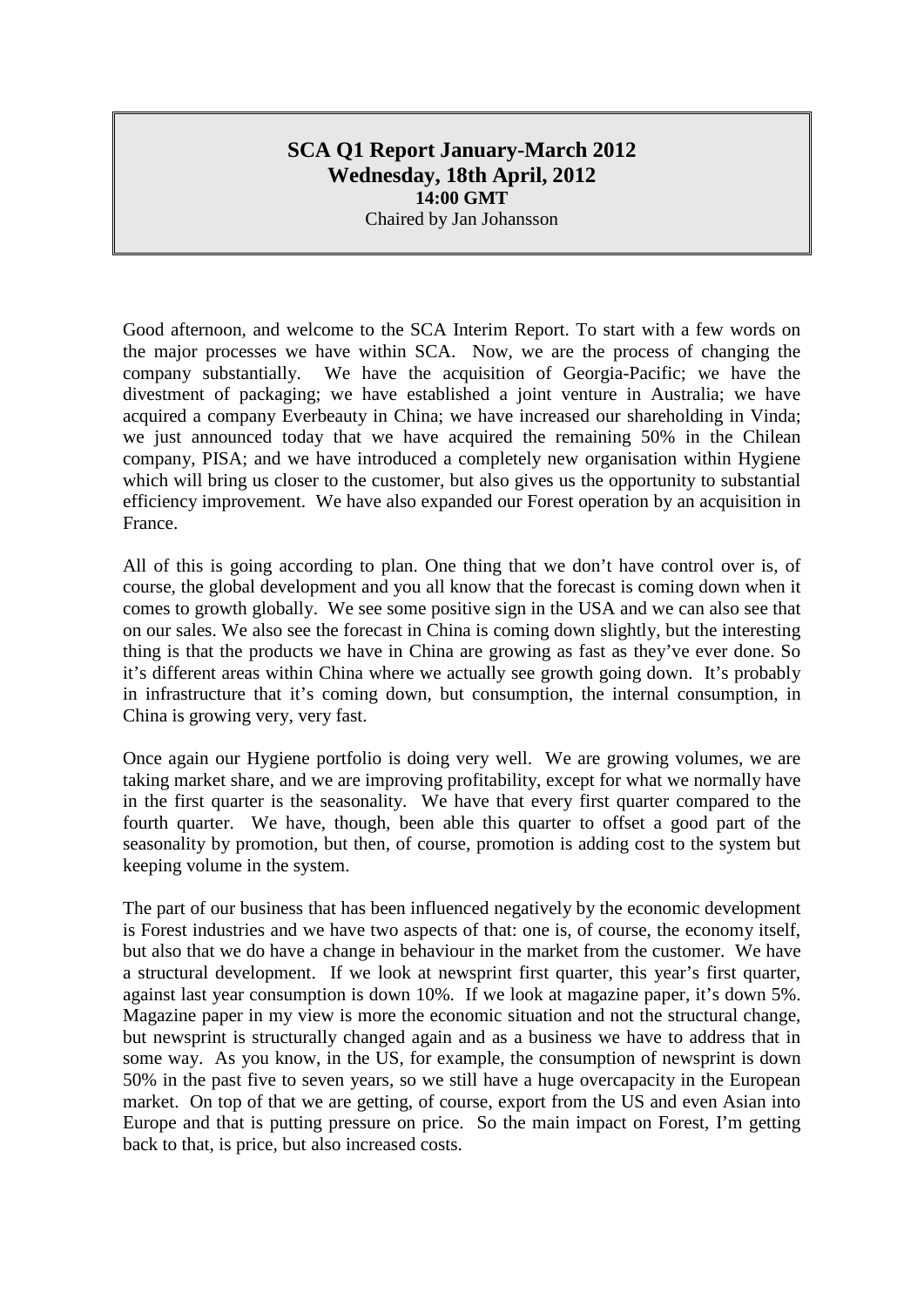So to summarise this part, everything we have control of is absolutely in plan. Hygiene is doing well, will continue to do well, and there is some problem within Forest which we will address, of course, the way we can when it comes to productivity and costs.

Looking at the Q1 results, we do have a sales increase, a total in the business like for like with 4%. We have high volumes, we have higher prices and also a continually very good growth in emerging markets, both within Tissue and Personal care. Then in Forest we are producing at 100%, we have higher volumes, but lower prices and also some higher raw material costs. We have increase in EBIT of 7% and, once again, it's volume, it's also cost saving and we also see some lower raw material prices in Q1 compared to Q1 last year. We also are focussing, as you know, very much on cash flow and we had a substantial improvement in cash flow compared to Q1 last year. We are still on healthy level when it comes to gearing and the net payment capacity is also on a level where we want to be.

Going into Q4 to Q1, as I said, we had the normal seasonality and actually from a profitability point of view, it was much larger last year than it is this year. If I remember rightly, I think we had some 500 million in difference between Q4 and Q1 and this is also very much coming in this case from Forest and its price, but also higher promotion during the first quarter. When it comes to EBIT we also have some impact of higher energy cost compared to Q4. Personal Care, Tissue, seasonality, marketing activities, we have seen some lower raw materials costs in part at least in Personal Care, but during the quarter we see some of the important raw material costs coming up a little bit. Pulp, Waste Paper, Oil Based products, only excluding Oil Based products, only driven by China, because there is no development in the Western world that is actually supporting any increase in raw material costs whatsoever. And we know that China goes into the market, goes out to the market, and it will have an impact up and down even through this year.

Coming back to Personal Care, as you can see we have good sales growth in all our categories and as high as 23% growth in our emerging markets, so overall like for like an 11% growth compared to Q1 last year. We have an EBIT improvement of 24%. There's a lot of stories in this now because we have so many changes in the companies and we're trying to at least find somewhere where we can compare like to like. We have higher volumes, we are still gaining market share, and we are growing the Incontinence business. We are investing in innovation and that should have a positive impact on the result and it has, and will; continue to have, and we do have a cost programme, as we communicated to you at Q3 last year and that is also gradually coming as a benefit in profitability.

Going over to Tissue, we also have a situation where we have seasonality between Q4 and Q1, but an increase in consumer Tissue AFH and also emerging markets with 14%. Here we have a substantial improvement in EBIT, as much at 48%. Higher prices: as you know, we implemented price increases both here and away from home in consumer Tissue last and we see some of the impact now in the results. We also have continuous improvement in product mix. In the US which is the market where we are striving to improve the mix most today because we still have a lower portion of added value sales than we have in Europe and that is growing substantially well, so as we get new contracts, there's a complete different margin as the volumes we are replacing. We also have the positive impact of lower raw materials in our Tissue operations.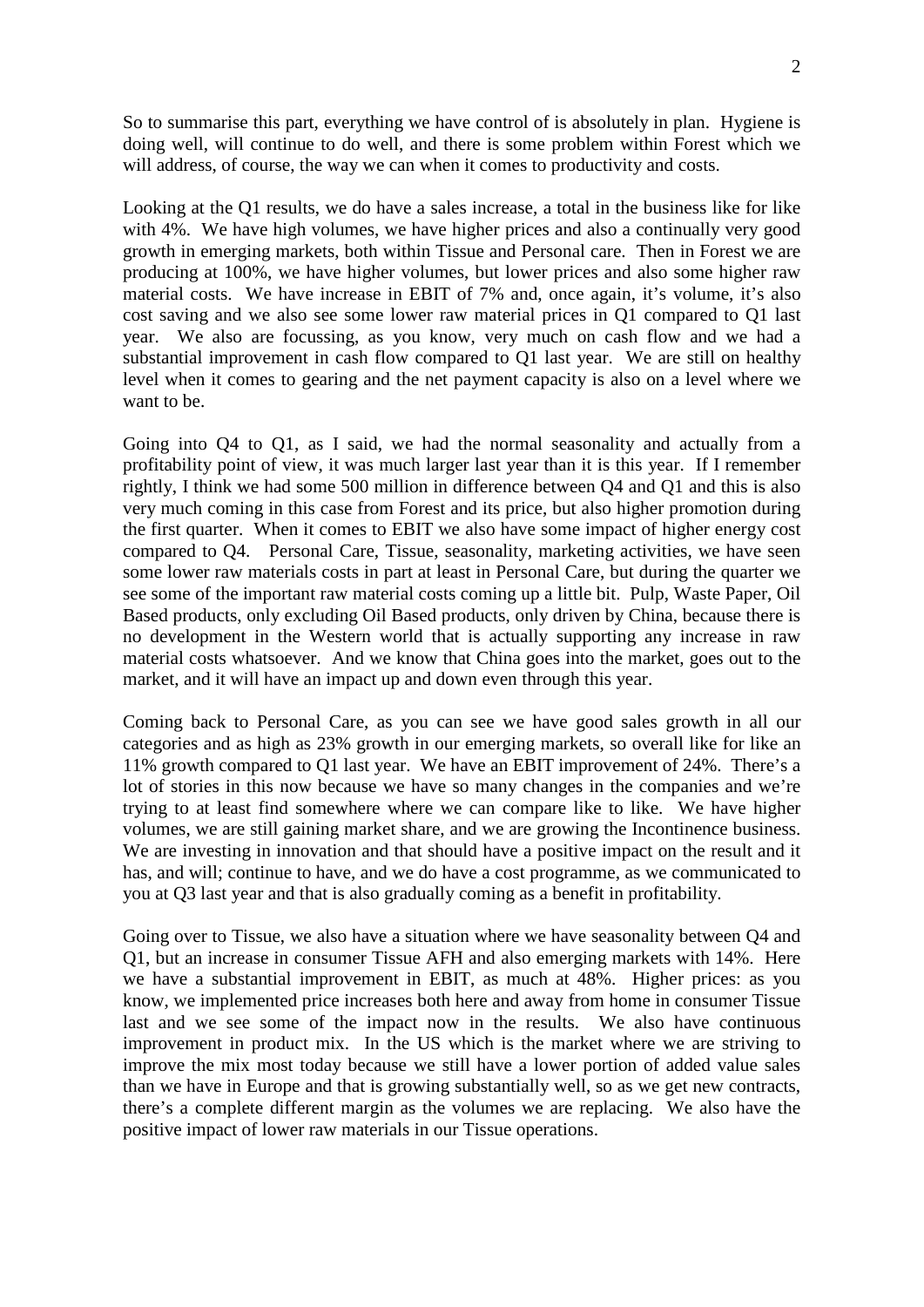Then, once again, coming back to Forests, we do have a higher volume in publication paper. We also have a slight increase of prices in magazine paper, but we are suffering in Solid Wood, we are suffering in kraftliner and also in pulp when it comes to price. When it comes to volume, we are still increasing volume. The storm we had in the north of Sweden which took down 10% of the yearly production is adding cost to the system but, of course, it's much more expensive to try to harvest when trees are lying like this over a huge area, so that's also a cost increase in this quarter impacting profitability and EBIT. We continue with efficiency improvements in Forests and, as you know, we have a history of productivity improvement of maybe 2 to 6% every year, and that's something we will continue to drive through this year and going forward.

So, a short presentation summary. Lots of projects ongoing in the company today, big changes, everything is in control, everything is according to plan. Hygiene is going, I think, exactly as we forecasted it to do in the last quarterly report, and a weaker result in Forest operations than we expected due to price decreases and cost increases. A few words on Packaging, the parts that are going to be divested, is that we do see an increase in corrugated volume with some 0.8% Q1 to Q1, testliner price increases that we announced have gone through by  $660$  and there will be another  $620$  coming in April. Kraftliner: we will increase, or have increased, prices with  $\epsilon$ 30 and there will be another €30 coming later this spring, and that's absolutely necessary for Kraftliner, to get it up to a decent level. The market balance in Kraftliner is quite good now. It's actually better than the testliner, but so far we have been able to increase the testliner in a higher speed than the Kraftliner prices.

So with that, ladies and gentlemen, we open up for questions.

#### **Questions and Answers**

Karri Rinta, Handelsbanken

*I look at the deviation analysis that you provide, there was some 250 million in other costs in Hygiene operations, i.e. Personal Care and Tissue. Can you go into a bit more detail on what these costs were and whether they were of a first quarter nature or whether they are sustainable going forward as well?*

In that deviation analysis you have also the impact of that we have deconsolidated the joint venture in Australia and New Zealand, so we have that profit last year. We don't have that in our own P&L this year. And then you have I will see the normal, some more A&P spending this year as well.

*Okay, but if I then if I look at the profits on your associated companies, that actually went down quite significantly year on year.*

You can say so because as you sell the company you are taking in your share of the net earnings, not the operating profit, and of course we also divested half of the company.

#### *All right, thanks.*

And, of course, you have also a positive impact on the financial proceeds you received from the divestment.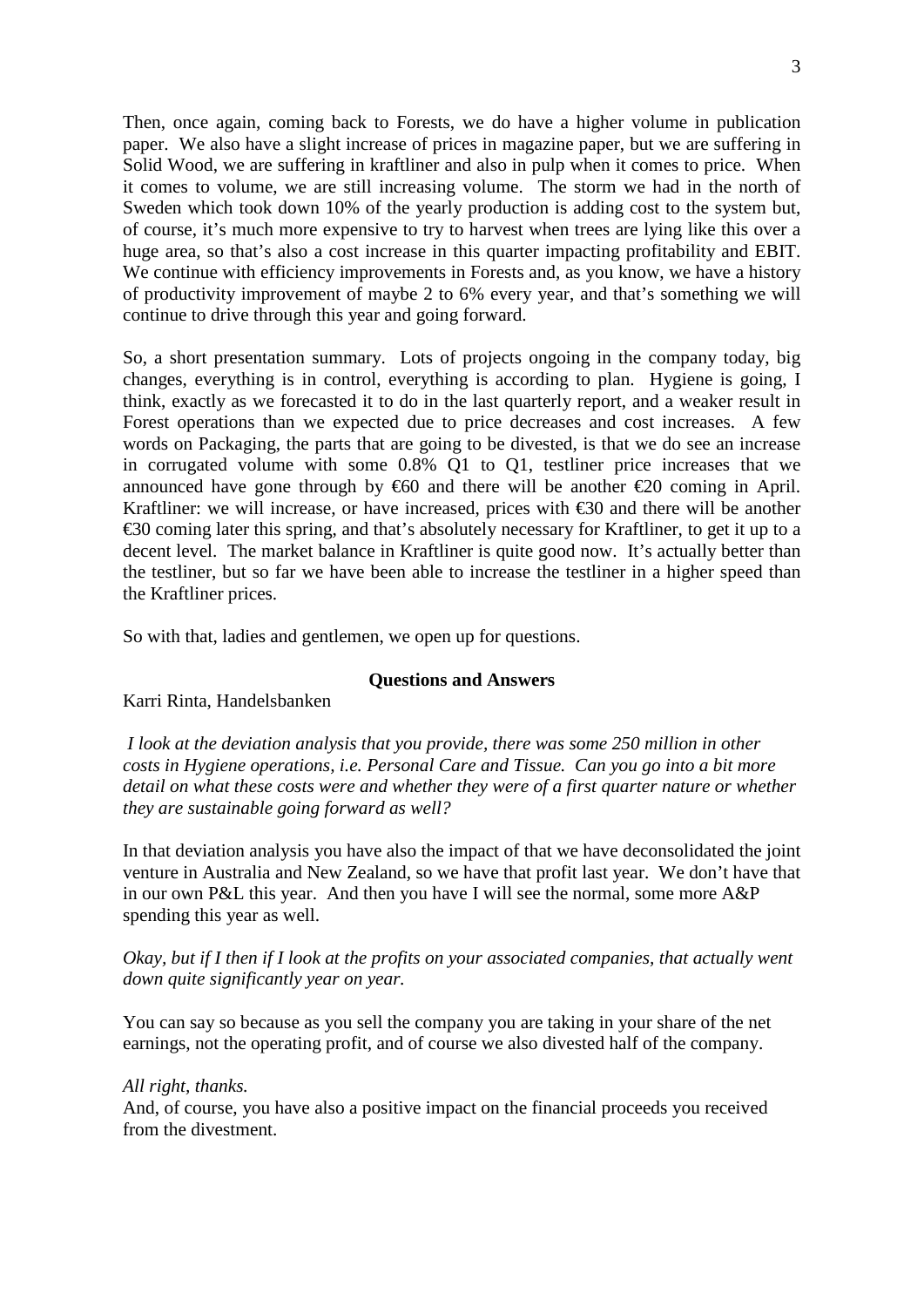#### **Mikael Jåfs, Cheuvreux**

*Now you're going through a lot of big changes. Could you please update us if there are important dates that we should be aware of? Will these go into the watchdog scrutiny or not?* 

Well, I mean, we are in the process already with Packaging and Georgia-Pacific and that is so far anyway going according to plan. Packaging is more simple from a competition point of view; GP is more complicated which means it will take a little bit longer time, but we still are aiming within this quarter to finalise both.

*Thank you.*

Operator, we are now ready to take calls from the telephone conference.

#### *Markus Almerud, Morgan Stanley, London*

*Hi, Markus Almerud, here at Morgan Stanley. I just wanted to come back to Forest product if I may and first, of all when talk about the 10% drop of newsprint is more than we see in the market, we haven't seen much numbers yet, but if I look at just January and February, it doesn't fall that much. So is it your asset base and the wood base which is... do you lose market share and can you just clarify that a little bit? And would you say that most of the mess .. you don't break it up between publication and forest products anymore, so is the shortfall more in the Forest products area? You were mentioning the pulp having problems and also solid wood and higher cost because of the storm, etc, so if you could just clarify that a little bit too please?*

The first figure is the market date. I mean, we are selling everything we are producing and I've actually got the market date at March also, but of course it's difficult if you look at produced in Western Europe, sold in Western Europe, delivered in Western Europe, from the US, from China, etc. I have taken that figure, the whole European market and all the supply wherever it comes from, whether it's produced in Western Europe or not. And then you get a 10% for Q1. So it's not the SCA figure, it's actually the market figure.

Coming back to the second question, you are absolutely right. It is within the other areas than publication paper that we have had the hardest hit when it comes to the profitability.

*Then also you write in the report that on the publication paper side, prices are still unsatisfactorily low. I mean, we are going into price negotiations season quite soon. Is it*  too early to have any comment on that, what you would be looking for and if you think that *you will be able to get prices up?*

I think with the current situation, demand going down and an oversupply, to be able to see some price increases in newsprint would probably be very, very difficult, and normally you have a yearly contract, although it's more common now maybe with six months, and we also have a difficult situation within magazine paper, so as I see it now, I'm not sort of calculating on any price increases in publication paper. We do have some in Q1 already from last year, but except for that I can't see any sort of market situation that will allow price increases.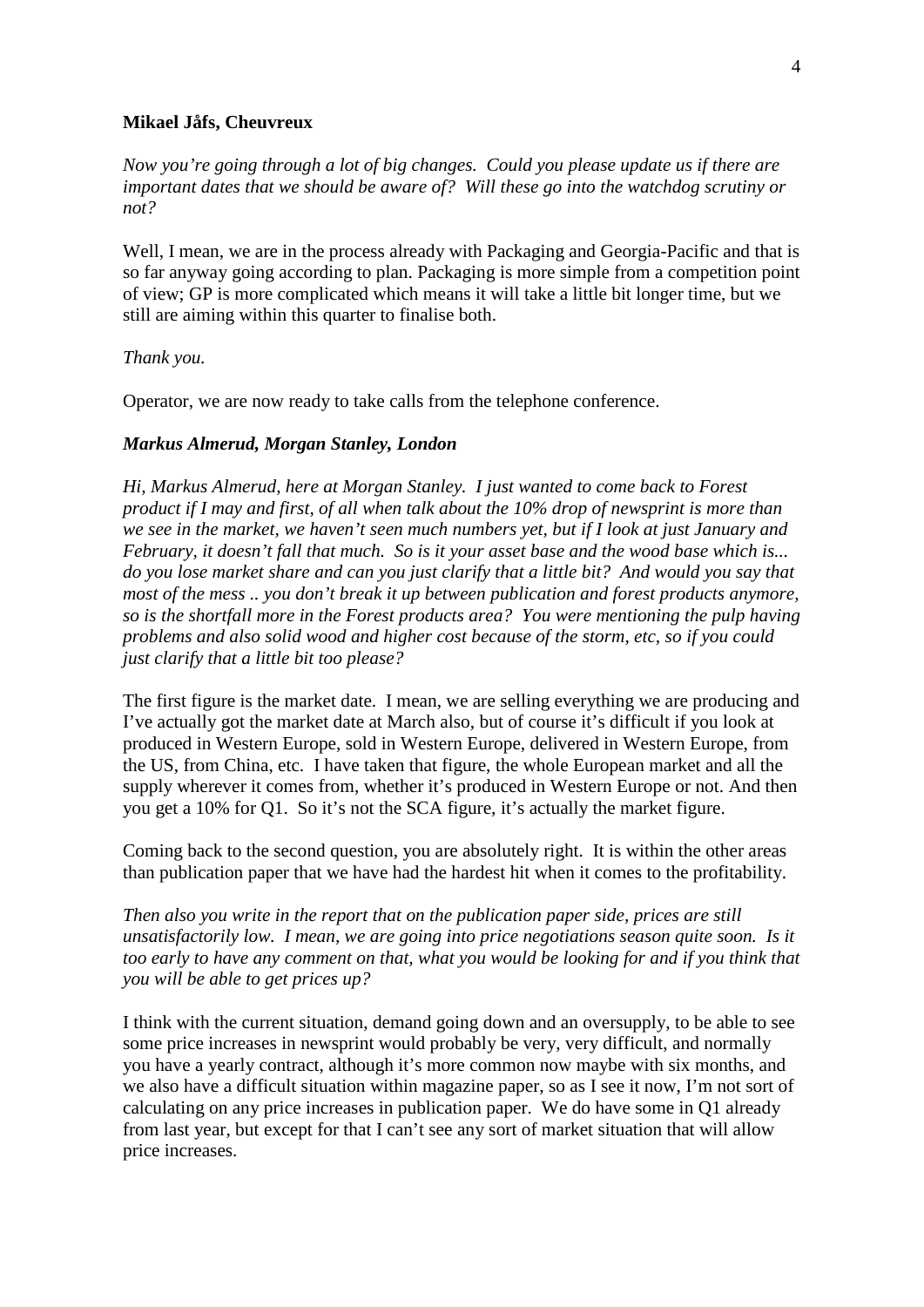On the other hand, we will increase prices in hard wood in our saw mills, so that you will see coming in the second quarter and then it depends on the market balance, the second half, if we can continue to increase prices because that's more an oversupply situation than a demand situation.

*All right. Thank you very much.*

#### *Jussi Uskola, Deutsche Bank, Helsinki*

*Okay, it's Deutsche Bank. Two questions if I may? The first relates to your promotional activity that you mentioned for both Personal Care and Tissue. I was just wondering can you quantify the impact of this both in prices and costs a bit so that we get a better understanding, because I was a bit surprised that we were seeing such a drop in price and mix during the quarter. And second of all, does this continue when we move into Q2 or should we assume some kind of a normalisation in your pricings?*

*The second relates to testliner. I was just wondering, you were saying that the European market as such is a bit more balanced right now for Kraftliner, but how do you see the level of imports right now and perhaps the overall channels, inventories. Thanks.*

Well, maybe just a reminder, we have actually increased the EBIT with 24% in Personal Care and 48% in Tissue, compared to the same period last year, and we do have, and we always have, seasonality, quite a big seasonality difference between Q4 and Q1. But we have less this year because of the promotion activities. We haven't communicated how much we put in promotion and that's not something I will reveal either for many reasons, but there is actually a substantial improvement Q1 to Q1.

The second question, I've forgotten. What was that?

*It was about the Kraftliner market and how do you see the level of imports to Europe right now and the channel, inventories?*

I think with the low prices we have seen on the Kraftliner side in the last quarter, the imports have been very, very small, and it has been actually for the past. There's a reasonable balance in the market including imports, but we do have a price drop rather than a volume drop. Actually volume is up during Q1. So from that perspective, there should be a market situation that really would allow the price increases I indicated and those together will mean more than SEK300 million in the improvement of results in Kraftliner.

*Okay, thanks.*

#### *Oskar Lindstrom, Danske Bank, Stockholm*

*It's Danske Bank. I have a question especially on the Personal Care side. What significance in the Q1 results did the divestment and deconsolidation of the Australasian business have? Could you quantify that please? And also if there was any unusual size in the seasonal effect in Q4 that we saw? That was my first question.*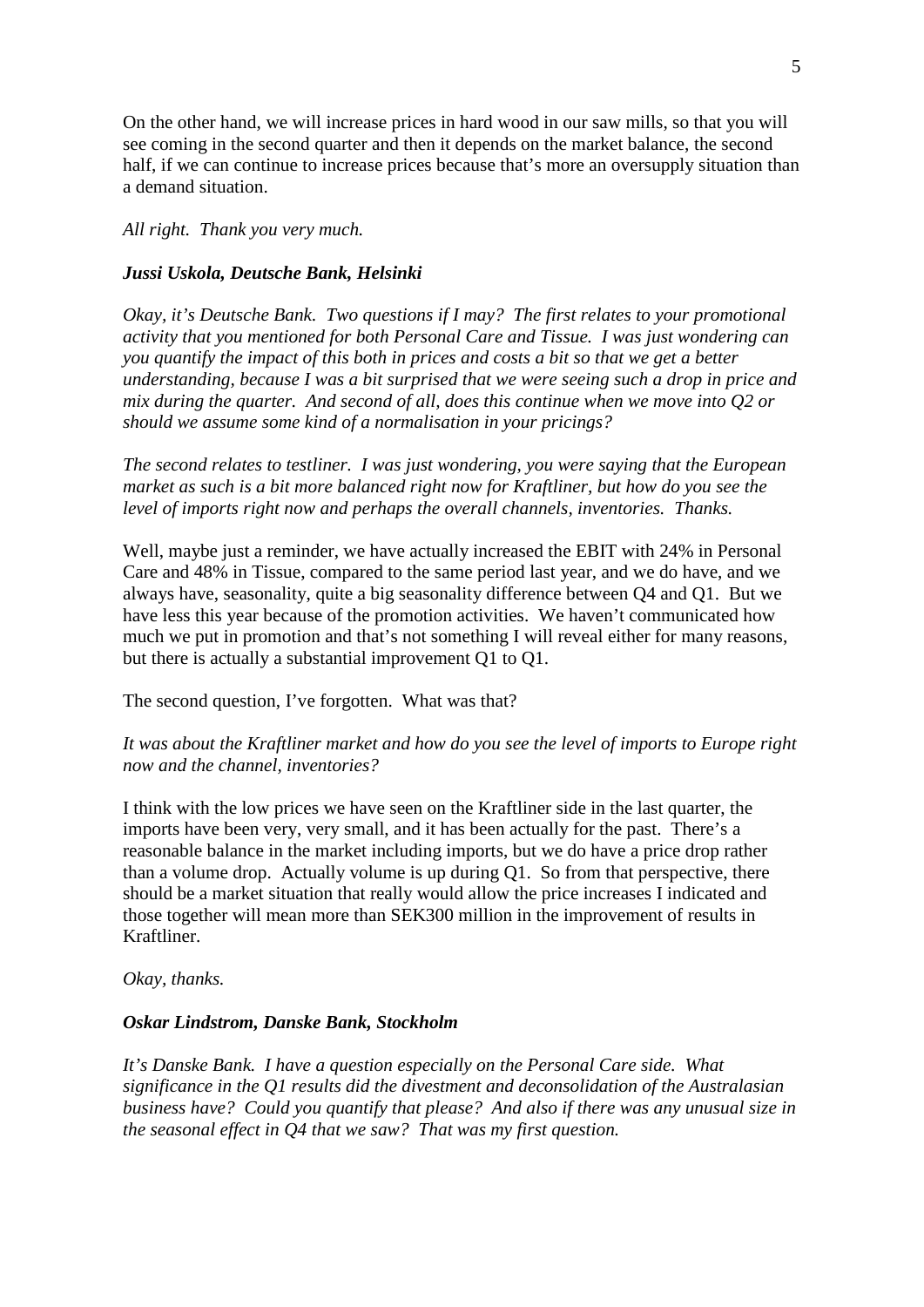If you look at the presentation, the 24% improvement in EBIT, there we have excluded the Australian business. The 15% improvement is included.

### *All right, thank you. And also on the Personal Care side you mentioned strong growth in emerging markets. What about the situation in Europe and North America?*

In Europe the underlying growth in terms of people getting a higher income and buying more products is, of course, quite weak. The growth is driven here by innovation and new products. So overall we are in a growth situation where we have been over the past years, but we do gain market share also in part of the portfolio, which, of course, is helping the growth.

*Okay. On the Tissue side, can you say anything about price pressure and the outlook for the rest of the year and then, secondly, also on the Tissue side, if you could quantify the effects of the rising pulp price. Should we see that already in this quarter, Q2, or will the bulk of that be in the second half of this year please?*

Well on average we have 45 days delay when we see the impact of price increases on pulp, so that means, of course, what you have seen in Q1 will have an impact in Q2. And normally we haven't seen any substantial price increases, to just conclude that. But normally there is a delay. If you see a price increase, especially if you see a fast and sudden price increase, we cannot offset that in price increases to our customers and consumers immediately. It's always a delay due to a contractual situation. But we do manage to do it either in terms of cost reduction or price increases over a certain time period. Last year we managed to do within the year, which actually was the first time we managed to do that, but, of course, any price increases in raw material will have an impact on the performance.

#### *And what about the pricing situation on the Tissue side for the end product?*

Well, it's always a war, of course, and there is always competition in all our categories, and pulp prices are coming down, as you saw last year. There's always the discussion with our customers on pricing and sometimes, of course, we have to give in on prices, sometimes we don't. Sometimes we even increase our prices. We still have a profitability that needs to be improved in Tissue. The aim we have and the belief we have is that we will gradually improve that going forward independent of pulp prices.

### *Sorry, you said independent of pricing increases? So then that is the result of sort of further restructuring or cost cuts on the Tissue side?*

No. I said independent of pulp prices.

*Independent of pulp prices? All right. Thank you.*

Thank you.

#### *Linus Larson, SEB Enskilda, Stockholm*

*Yes, thank you. It's Linus Larson with SEB Enskilda. I'd like to follow up on the price discussion. Do I understand it right that the Q1 price pressures that you see in your*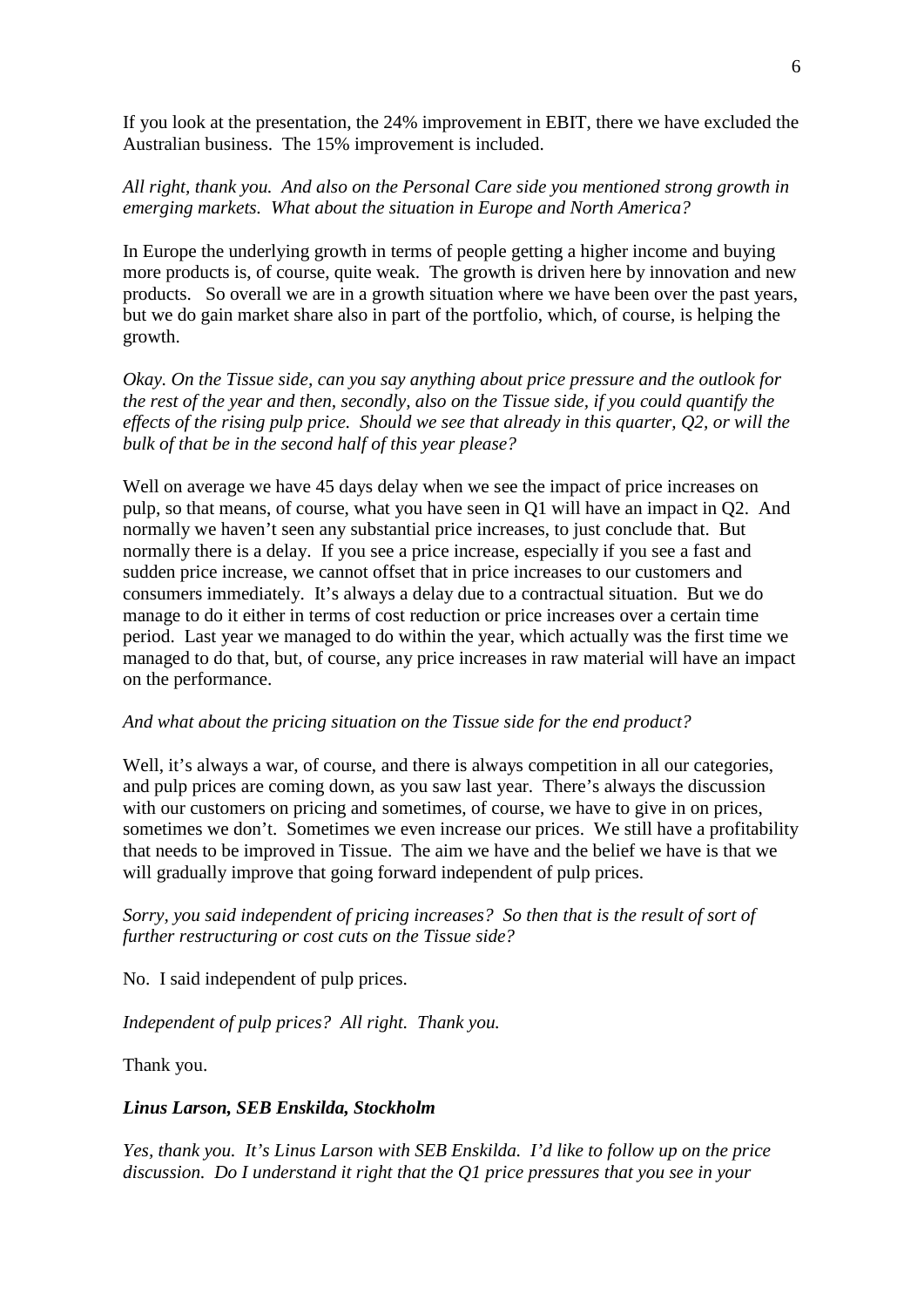*Personal Care and Tissue divisions are primarily mix related and, second to that, in Q1 what should we expect in terms of price mix effects versus Q1, so pretty much a follow up on the previous discussions?*

It's mainly price pressure in Q1 in the Hygiene business. It's more a mix question and also, as I said, increase in the promotion, but it's not a price pressure.

*Okay. It's primarily a mix question?*

Yes.

*Great, and any movement that you expect in the second quarter in terms of price mix?* 

It depends very much on the category, but normally, of course, everything a like... Q2 is a stronger quarter for Tissue but then, of course, everything depending on the raw material prices and currency moves, etc, etc. But Personal Care is not really price driven in the same way as you could see maybe in Forest and in Tissue. It's more promotion and innovation driven.

*But there is nothing suggesting that part of the price pressure that you saw in Q1 should be reversed in the second quarter? There is nothing automatically suggesting that?*

Well, what I said is Q1 is not impacted by price pressure.

*Right, okay. And then specifically on the Personal Care side, on the costs into that division, we have somewhat high oil prices, for instance. What are you seeing in terms of cost developments in the second quarter and margin developments as a result of that?*

As we see, of course oil based is following the oil price and we have seen an increase in the oil price which also means that the oil based material will increase and normally we have a delay to three to six months after oil price increases before it gets into our P&L, and we also see some movements on the pulp side, which is also a big part in Personal Care even though oil is the biggest cost item from a raw materials perspective. But I feel quite confident that we will be able to offset that.

*Okay. So margins should stick as we go into the second quarter?*

That's my assumption today, yes.

*Good. Thank you very much.*

Or even improve when it comes to part of the areas.

*Excellent. Thanks.*

#### *Ross Gilardi, Merrill Lynch, London*

*Hi, Ross Gilardi from Bank of America/Merrill Lynch. Just a couple of questions: the first is on pulp. Prices have been going up, but does the market feel tight to you right now? Is pulp hard to get?*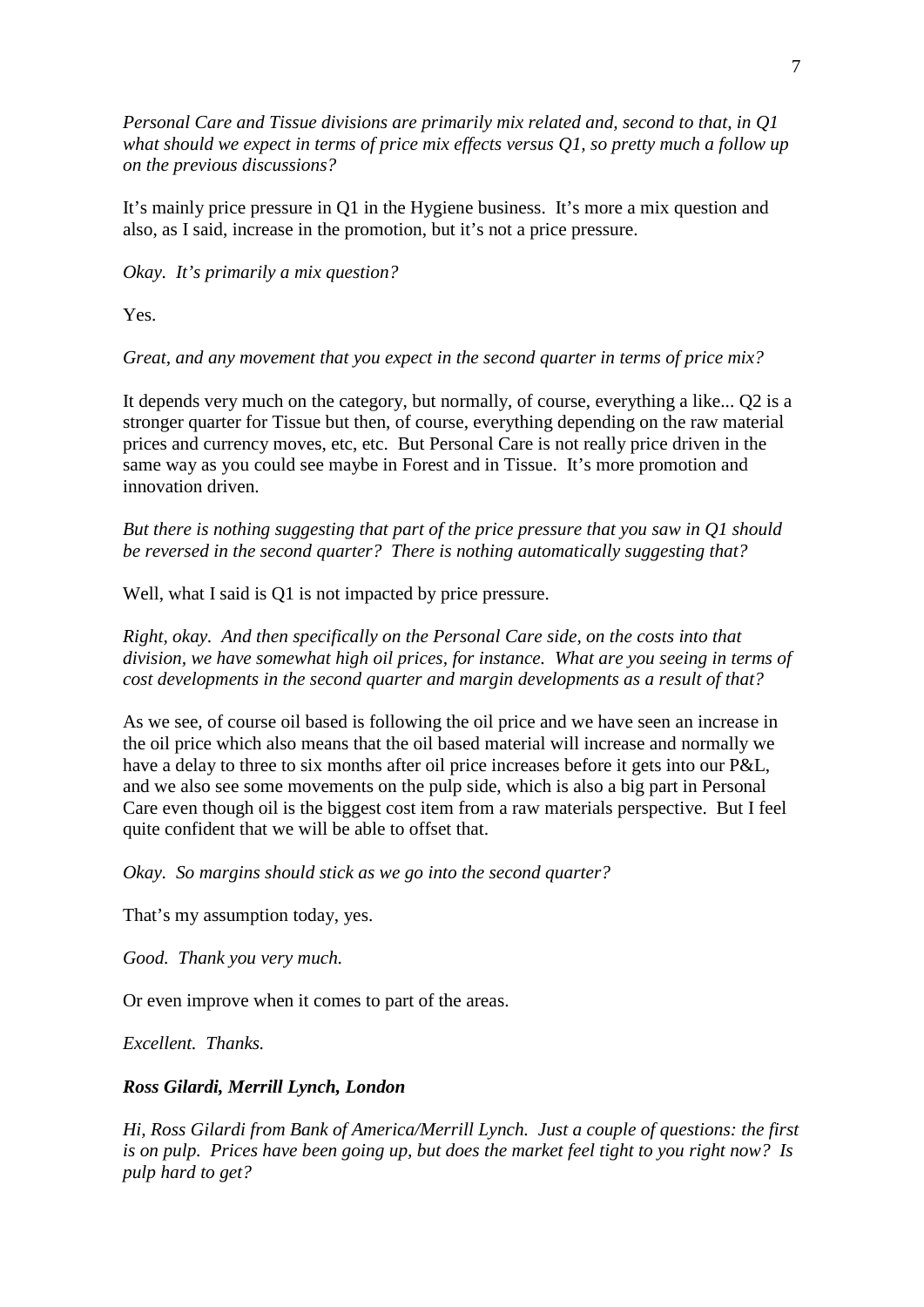No, it's not. It's actually... the last attempt to increase prices - even though when I talk to my colleagues on the pulp side, they have a different view - It's difficult to get through, so there is a resistance on the market now when it comes to further increases on pulp. Having said that, it will also... I mean, it's boring to mention China all the time, but it will depend on if China continues to buy on stock or not, as they have been during the first quarter. But there is no problem to get pulp, no.

*Is that statement relevant for hard wood and soft wood, or one in particular?*

No, it's relevant to both.

*Okay. Great. I missed your opening comments, I think, on promotional activity in Personal Care. I'm sorry to ask you to repeat that, but could you just give a very quick synopsis? You addressed it some of the other questions, but whether you expect that to continue?*

Normally from a volume point of view we see quite a difference between Q4 and Q1 and that's particularly in the area of incontinence where there's a lot of pre-buying because the budgets need to be consumed. But even in other categories we have been partly offsetting that during this Q1 by promotion.

*Is the mix impact you're referring to in Personal Care just selling more baby diapers instead of incontinence? Is it just mix migrating towards baby because of the new contracts in Europe?*

The new contracts which in one way is extremely positive since we now cover all the costs we have in the private label baby business and will help to improve the overall baby business, but it is a lower margin in that than in the branded business.

*Okay. And just generally speaking, I mean, you had some margin slip, and some of it was seasonal, into the first quarter. Does a sort of a 10 to 11% margin in Hygiene overall feel sustainable aside from GP going forward if you have a little bit of pick up in cost inflation continuing?*

I think with the processes we are driving now in the company which, of course, are quite substantial, when we have finalised them, I'm absolutely convinced that we will be above that level.

*Okay. Great. Will you come out with any new financial targets or update the market on metrics when you've closed GP and the Packaging divestitures? Clearly you're doing a lot to the portfolio now and I was just wondering about that?*

We are planning to have communication with the market in the autumn to look at the new SCA and what that means and also from a financial perspective.

*Fine. And just one last one, Vinda can you explain what the end game is there? You've gone from 20 to 25% ownership. Do you see being a majority owner at some point or is it just a situation where you're going to increase by small increments whenever you can?*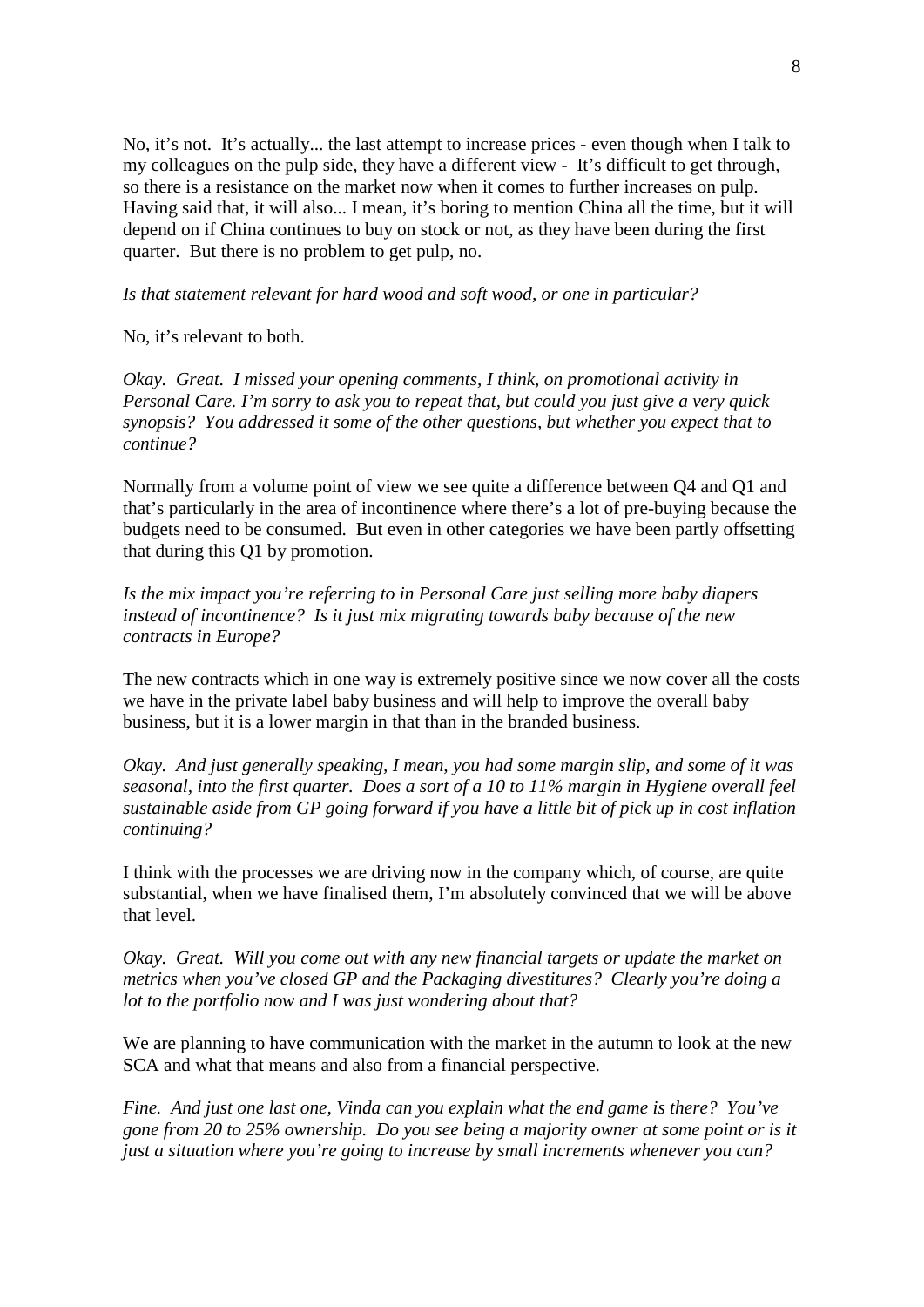Well, first of all, we believe in Vinda. It's one of the strong tissue companies in China. It's growing by 30% a year and looking at the total investment for SCA, it's been a great investment so far. We also see possibilities to combine part of the business we have in China with Vinda in terms of logistics and distribution, and if we could achieve that, then it will be beneficial both for Vinda and our Personal Care business in China and, of course, if we are a bigger shareholder, it may be a little more easy to have that kind of idea onboard for the company. Of course, a very important change is that Mr Li, as the majority shareholder, is now below 30% as an owner.

*I see. And, sorry, just one more, on publication papers I didn't quite understand what you were saying about the market development and your own volumes. You were saying your own volumes were up, and that's year on year, that's what you have in the press release, but the newsprint market is down 10% on a year on year basis?*

Yes. If you look at the statistics, that seems to be the case, yes.

*And I saw a headline, magazine down 5%. That's the industry for the first quarter?*

That's the industry. If you combine the LWC and SC... it's a slightly different development in those two, but if you combine them, it's around 5%.

*And you said with respect to testliner and your operation in discontinued operations, you volumes were up 7 to 8% in the first quarter year on year?*

On testliner...

*You may a comment about corrugated volumes, not...*

No, that's all right. 0.8%*.*

*Your volumes were up 7.8%? How was that?*

Sorry – zero point eight.

*Oh point eight! Okay. That's great. Thanks very much.* 

Thank you.

#### *Nitin Dias, JP Morgan, London*

*From JP Morgan in London. I have two questions, if I may, and then if necessary a third follow up. On your Forest products division, your year on year operating profit was about SEK 300 million. Would you be able to give us a sense of how much of that was due to pulp versus Kraftliner versus solid wood and how much of the negative impact did you offset by the earnings on the publication paper side? That was my first question.*

I don't want to get into exactly the details on each of the businesses, but the majority of it is within liner and forest operation.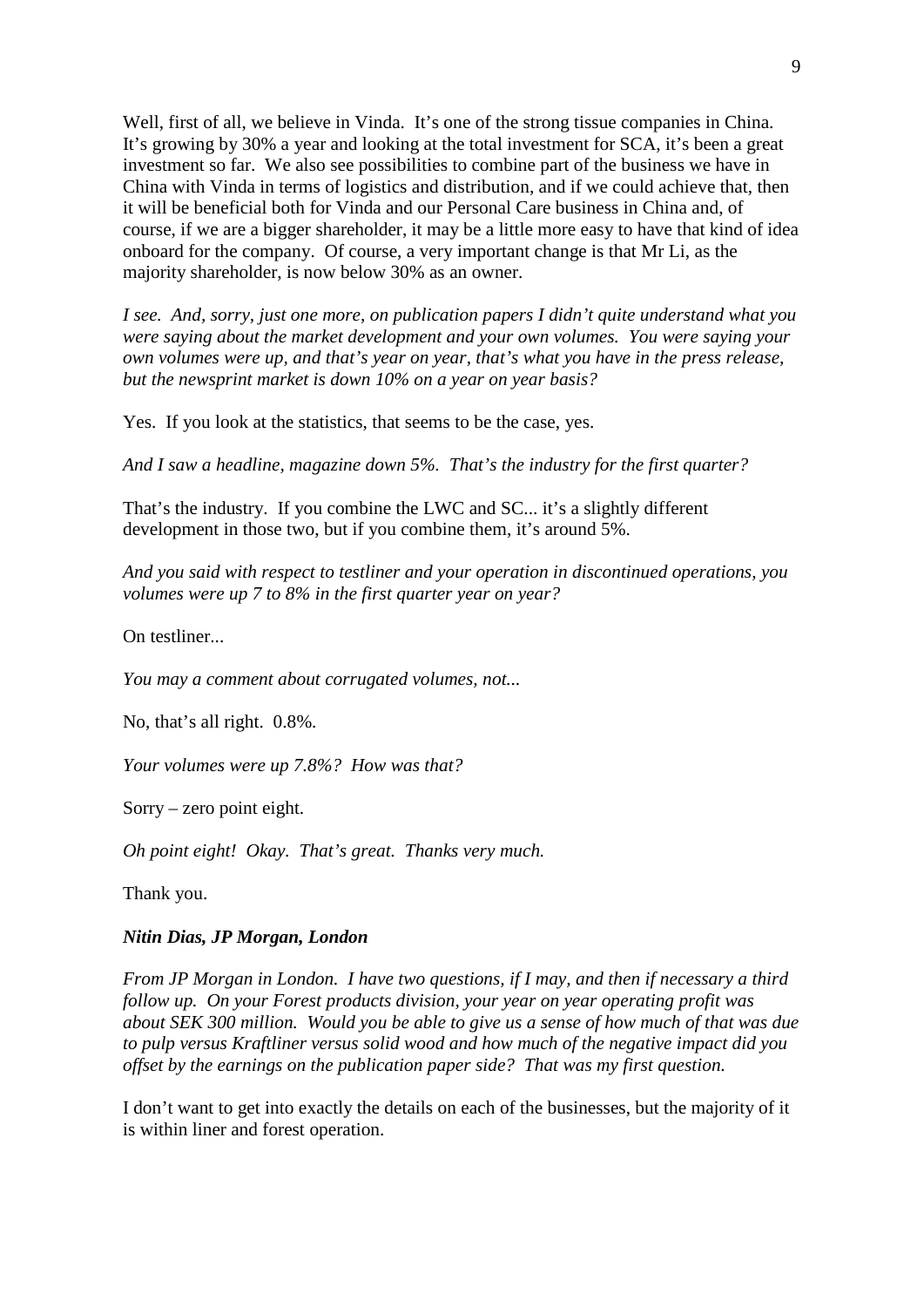*And when you use the term Forest operations, are you including pulp and wood products, or only wood products in there?*

Then I talk about forest operation per se, not the pulp and the hard wood.

*Okay. Understood. And the second one was just a housekeeping question, as far as your pulp is concerned, all the pulp that you produce internally you account for it as revenues under the Forest products division and for Tissue and for Hygiene, the pulp required is kind of sold on an arm's length basis?*

## Yes, absolutely.

*And the third one was I'm just trying to understand your comments in terms of the industry statistics for magazine and newsprint versus what you had. So you're saying your volumes are higher. Is it because you've gained market share or is it because the geographies you are in did better than the average of the rest of Europe? I'm just trying to understand what's happening there?*

In the market situation you have now, of course you have some very important customers that you keep year after year and then you have customers that you can gain in a different year, but we have also been able to export outside Europe, which has been very important, so that's why we haven't sort of had the 10% drop because we have offset within the different markets outside Europe. So we haven't been trying to get market share, but getting it out of Europe.

*Okay. That's helpful. Just a follow up on this negative impact that I see on a year on year basis, if I look at it on a sequential basis for the Forest products division, your earnings were still down probably about 150 million or 200 million, roughly in that ballpark. From my understanding, most of the prices of pulp and Kraftliner kind of bottomed out somewhere between Q4 and Q1. Is there a kind of lag effect that you guys faced which meant that your Q1 was worse off than your Q4?*

I mean, you're thinking about inventories?

*No, no, I'm just talking of the pricing because I see earnings on the sequential basis in the Forest products division down probably between SEK 150 and SEK 200 million and from my understanding the pricing that you're referring, at least on pulp and Kraftliner, kind of bottomed out between these two quarters. I'm trying to understand whether the weighted average impact of pricing was higher in the... I mean the weighted average pricing was lower in the first quarter versus the fourth quarter of last year as well for you guys for pulp and Kraftliner.* 

Yes, for liner definitely and also we have seen that in the solid wood, for example.

*Okay. Thank you very much.*

## *Oskar Lindstrom, Danske Bank, Stockholm.*

*Yes, it's Danske Bank still. Just two follow up questions, a clarification regarding the mix change in Personal Care which you mentioned. I understood it that it was you selling*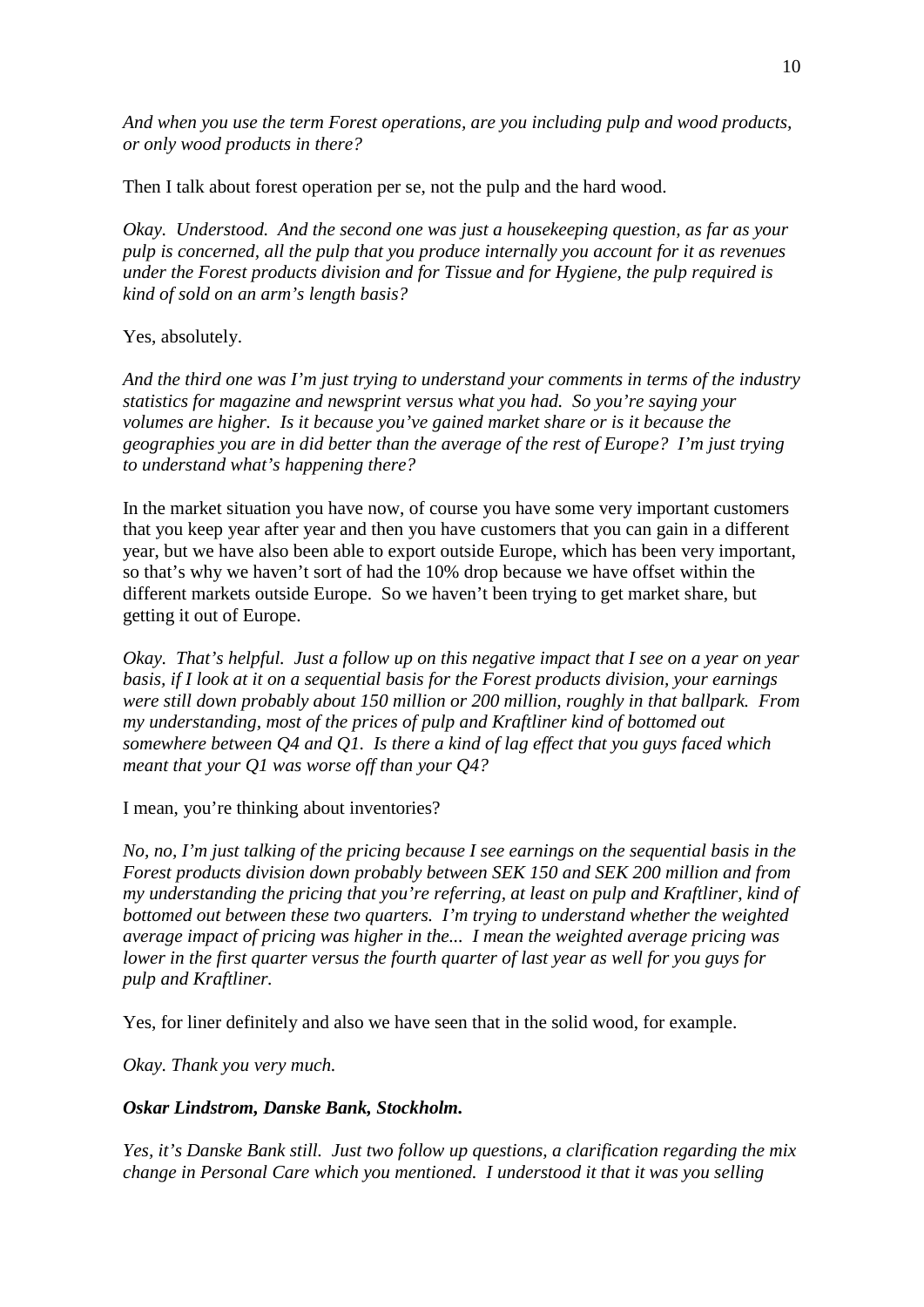*more private label baby diapers in Europe and less I presume of everything else including incontinence products than in the previous quarter. Is that correct?*

That's part of the explanation.

*Was there any other... and I presume that mix change is going to remain with us in this quarter or for the rest of the year?*

But at the same time we have a higher proportion of Incontinence sale in the fourth quarter, which is, of course, impacting the mix.

*Okay, so I mean that's where the mix and the seasonal effect...?*

I mean, all alike you will see higher baby margin this year compared to last year.

*Right. And the promotion that you had in the Personal Care segment, you mentioned that this... because you had heavier promotion in the first quarter than you usually do in the first quarter, you were able to partly offset the usual volume decline that you have Q1 over Q4. Was the promotion mainly in Incontinence or was it related to the increasing sales or the start up of more production on the private label baby diaper side?*

It was mainly... nothing in Incontinence but in the other categories.

*All right. Thank you. Right, that was my follow up question. Thank you.*

Thank you.

## *Johan Sjoberg, Carnegie, Stockholm*

*Yes, hi, it's Carnegie here. Could you say something about your promotion... I hate to bore you to death with all this A&P questions here, but promotion in Tissue, has that been a major thing during Q1 versus Q4 would you say?*

We have had higher promotion in Tissue in Q1, yes absolutely.

*So I mean if you look at your total A&P spending there was about 250 and then you said part of that was due to the deconsolidation of the Australian business. But if you look at A&P spending a split between Personal Care and Tissue, could you give a rough estimate... I know you're not going to give the whole figure, but...*

I mean, for the company?

*Well, no, between Personal Care and Tissue, just to get a feeling for how big it was in Tissue compared to Personal Care. Was it much bigger in Personal Care or...?*

For the specific quarter?

*Yes. Yes, please. For this quarter please.*

Okay, we have seen higher A&P in both categories.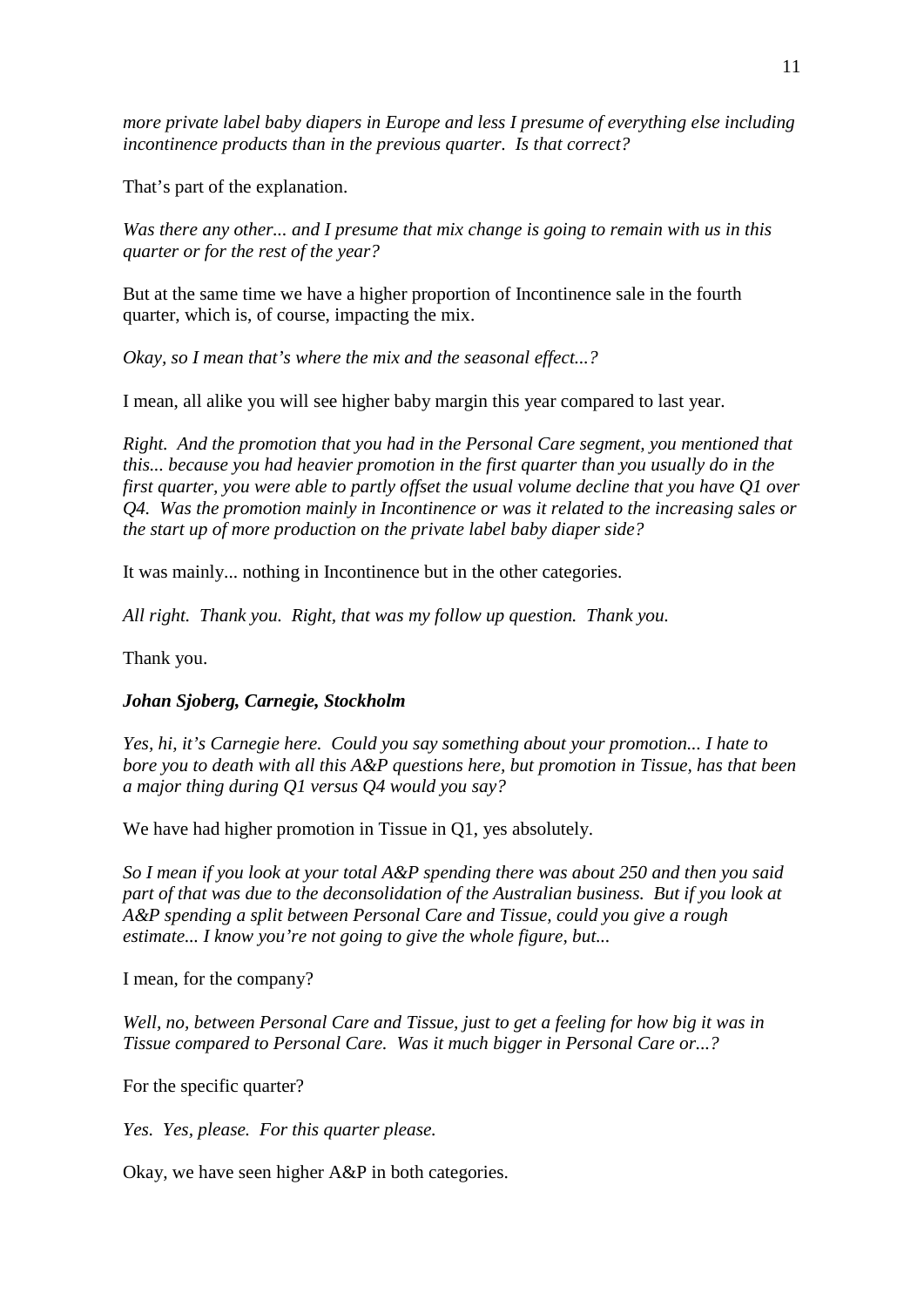*I hear you try to avoid the question, but in Q2 will we say the same type of A&P spending?*

Over the year you will not see a higher A&P than we have had the previous year and Q2 is normally a strong quarter volume wise anyway, so I don't see that we continue with this high level in Q2.

*And also the cost for the storm, how much was that, the storm effect or these fellings in Forest products?*

We haven't given that out really yet and one reason is also because we don't have all the facts yet. We haven't taken care of all the forest that is down on the ground. But in the end it will probably be a washout of costs because we can buy cheaper also on the market, but it's different timing.

*Now publication paper is not something that you're disclosing anymore when it comes to the figures, but were you profitable in publication in Q1?*

Yes.

*Good. And also the early questions about margins in Hygiene, was that more used for the Hygiene operations in Q2 that you foresaw it to be flat or even higher in quarter two over quarter one.* 

Yes, that was a long time ago. I think it was a question on Personal Care that I answered.

*Okay. And if you included Tissue into that?*

Well, I think everything else like in Tissue Q2 should also be a strong quarter, but we do see some cost increases in pulp, so we have to be careful with that.

*But on the other hand you have better volumes from your North American away from home business, I guess?*

Yes.

*Okay. Cool. Thanks a lot.* 

Thank you.

## *Markus Almerud, Morgan Stanley, London*

*Hi, Markus Almerud from Morgan Stanley. Very quickly, what do you see in terms of wood cost going forward, both on the pulp and on the log side?* 

Well, I mean, the situation is today in the part of the world we operate in, we don't see any reason for that to increase. I know it's a careful answer, but that's what we at least see today, no increase in prices.

*Okay. Thank you.*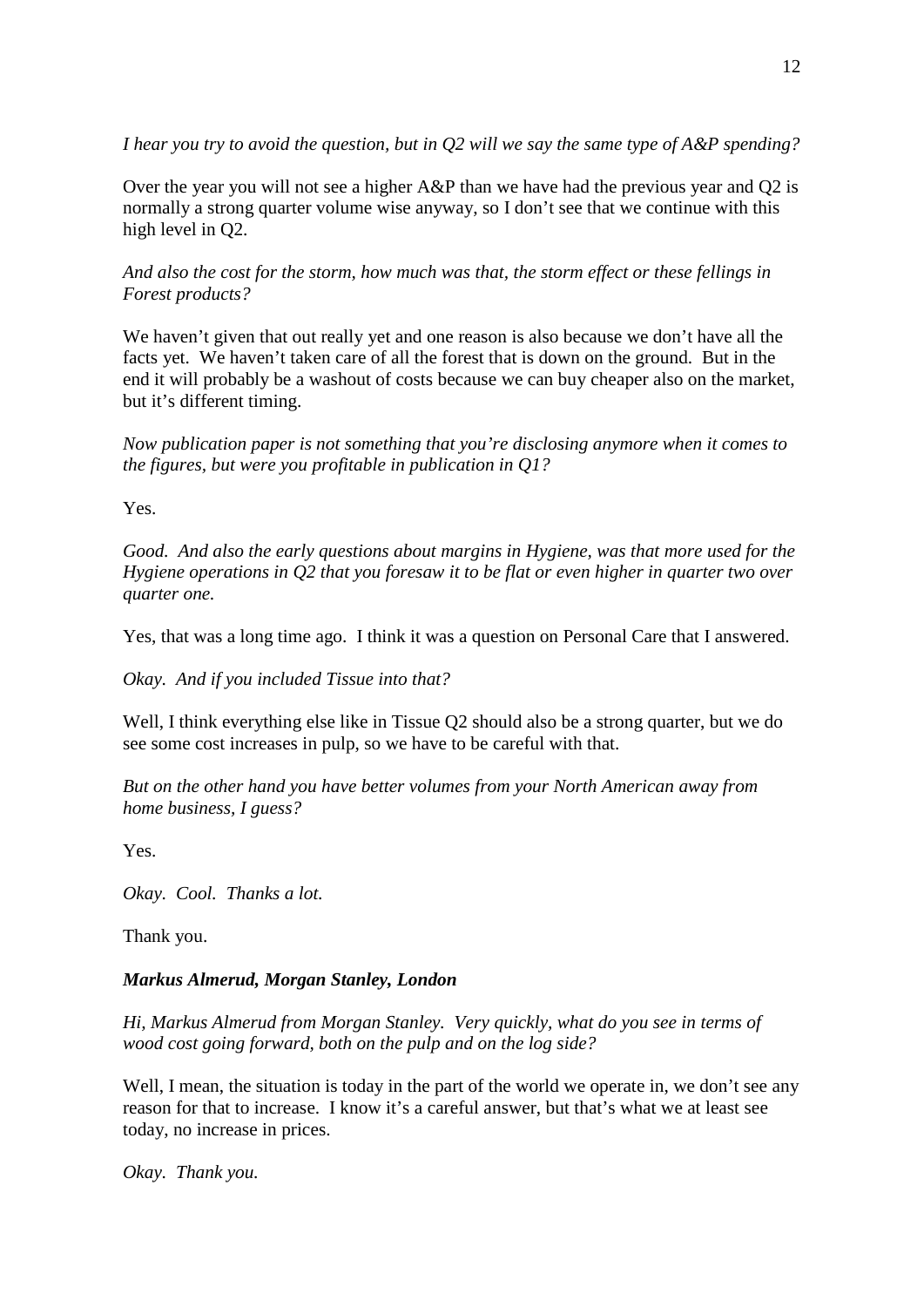### *Karri Rinta, Handelsbnaken*

*Can you give us an indication of what will happen to your pulp balance once you have consolidated Georgia-Pacific, i.e. how much pulp will you be buying on an annual basis?*

I think that always they are the biggest buyer in Europe and we are self sufficient to around 40% today. And if I remember rightly - that it will be around 30% after Georgia-Pacific self sufficient in pulp.

*Okay. Will that make you more inclined to increase your own pulp production, given that your margins seem to be relatively volatile?*

Not really. I think that has to stand on its own merits. I mean, from a Group level, of course, it's good to have some sort of hedge in some commodity, but from a Tissue perspective, they will anyway pay the market price and as long as we are in the same situation as our competitors, that should not be a driver.

*What is your 30% self sufficiency? Is that higher or lower than your main competitors in pulp?*

It's higher than anyone, I think.

*Okay. Thanks.*

### *Julian Gould, Intrinsic Value, London*

*Yes, hallo, Julian Gould from Intrinsic Value Investors. Can I just ask for the split of the sales and operating profit please in the Forest products division, as you've always provided in the past? And could I ask you to provide that going forward please?*

Do you have an answer to that?

## **Lennart Persson, CFO SCA**

No, I have not. What we are giving you can see in the report is that we're giving the delivered volumes.

*But you've given sales and EBIT for at least the last ten years that I've covered the company.* 

#### **Jan Johansson, CEO SCA**

That's true, but in the changes we are in now, we have three distinct business units and that's Tissue, Personal Care and Forest operations, and we don't really split up Tissue and Personal Care in the way we did with the Forest previously. So that's why we have decided to keep it similar between the different business areas.

*Okay.*